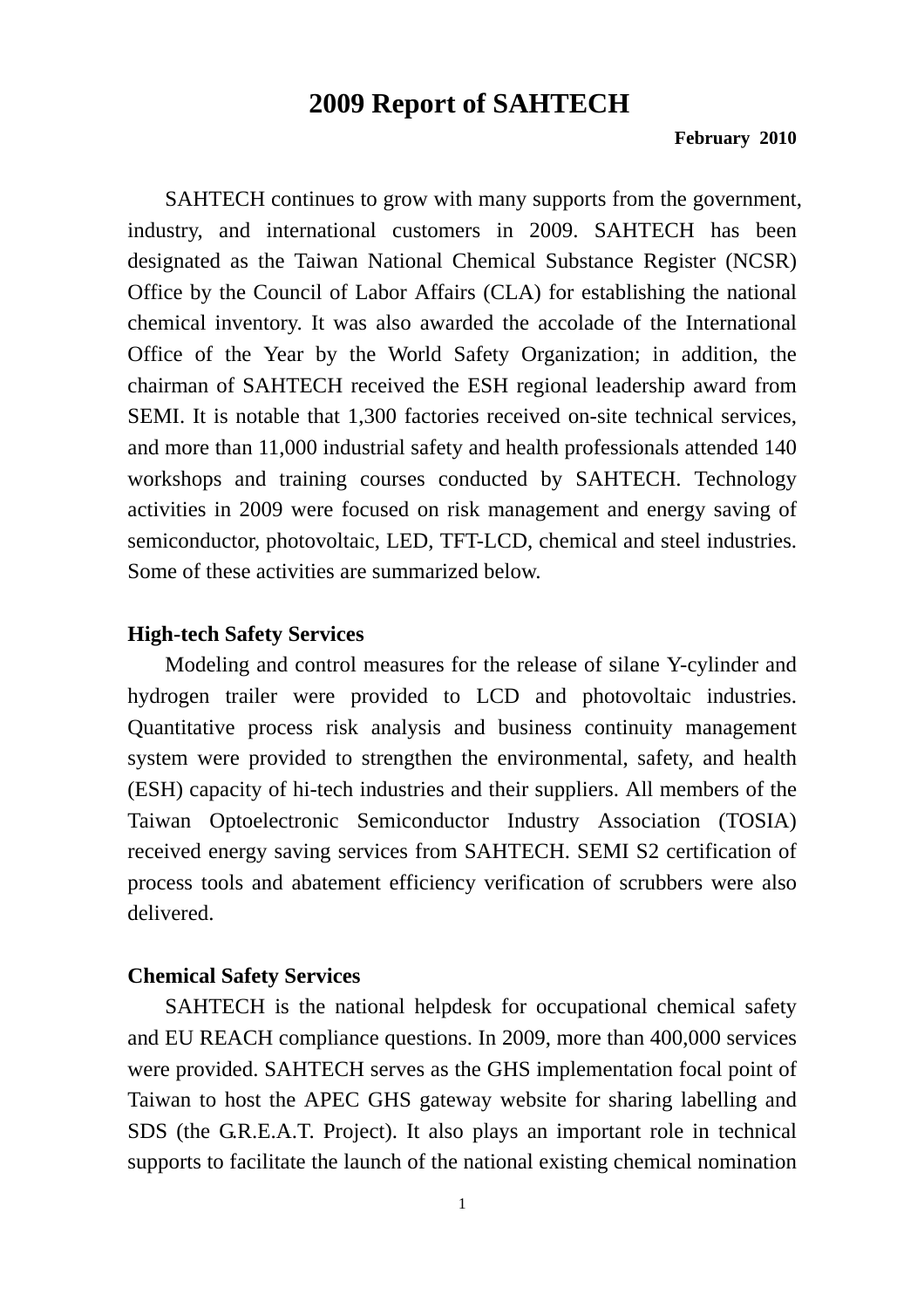program by the government, designated as the National Chemical Substance Register (NCSR) Office. A large number of international officials or industrial groups visited SAHTECH to exchange views and advance application approaches of the national chemical inventory. SAHTECH and its partners also helped other competent authorities such as the Department of Transportation and Communication, Environmental Protection Administration, Council of Agriculture Affairs, and Ministry of Economic Affairs to deal with chemical safety management affairs. Moreover, SAHTECH provided technical services to numerous multinational chemical companies to comply with Taiwan's GHS regulatory requirements in 2009.

### **Mechanical and Electrical Safety Services**

Entrusted by the CLA, SAHTECH operates a pilot safety certification program for machinery/installation and explosion-proof electrical equipments. Equipped with ISO guide 65 certification which qualifies it to manage related testing laboratories, SAHTECH had close interaction with the EU, Japan, and Korea certification schemes in 2009. Meanwhile, the inspection quality of the CLA's authorized inspection agencies in the field of dangerous machinery and equipment is also monitored by SAHTECH.

## **SH Management and Services**

Entrusted by the CLA, SAHTECH plays an important role in promoting the Taiwan Occupational Safety and Health Management System (TOSHMS). Numerous auditors were trained and certified, and the service quality of certifying bodies was monitored. Under the instruction of the CLA, a basic occupational SH service for 15,000 small business units was delivered by SAHTECH with the help of 470 SH professionals; furthermore, a 50% reduction in severe injury rate was achieved as compared to 2008. Some natural gas, industrial gas, furniture, steel, chemical, and construction companies were also assisted by SAHTECH in the implementation of risk assessment and management program.

### **Professional Commonweal**

SAHTECH supports numerous conferences and activities of ESH and green technology, such as those of the Taiwan Occupational Hygiene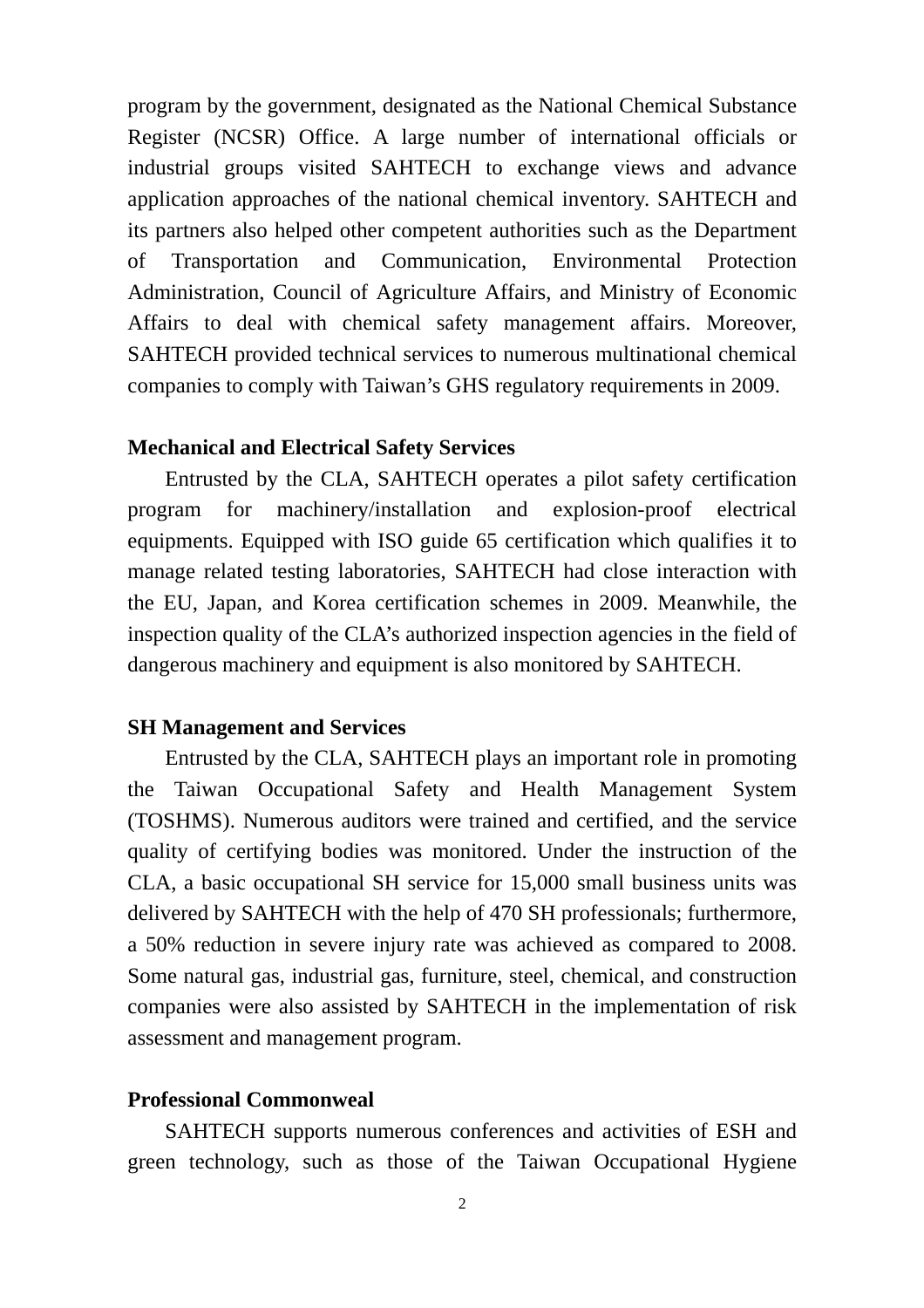Association, Taiwan Occupational Safety Association, Taiwan Safety Education Association, Taiwan Industrial Gas Association, SEMI Taiwan, Taiwan Responsible Care Association, Taiwan Aerosol Research Association, Taiwan Super Critical Fluid Association, and Taiwan Photo-catalyst Industrial Association. Twelve college students also received a SAHTECH internship/scholarship in 2009 to help them advance their SH knowledge.

As a responsible organization, SAHTECH will continue contributing expertise to promote ESH technologies, assist customers in line with international standards, be involved with and look after ESH societies, and serve as technical supports of public agencies.

*SAHTECH was founded in the year 2007 with help from the Industrial Safety and Health Association of the R.O.C. (Taiwan), CY LEE & Partners Architects, Hermes-Epitek Corp, Fubon Insurance Co., Tokyo Electron Ltd., ULVAC, and Mr. Tony Lai. SAHTECH aims to be a major player in the field of ESH technology and services in the Far East. It is noteworthy that 15% of the SAHTECH staff holds a Ph.D. degree, and 55% have a master's degree. Their experience in ESH spans over 14 years on an average, and many of them are certified professional engineers, certified ESH personnel, or certified OHSAS 18001 auditors in Taiwan.*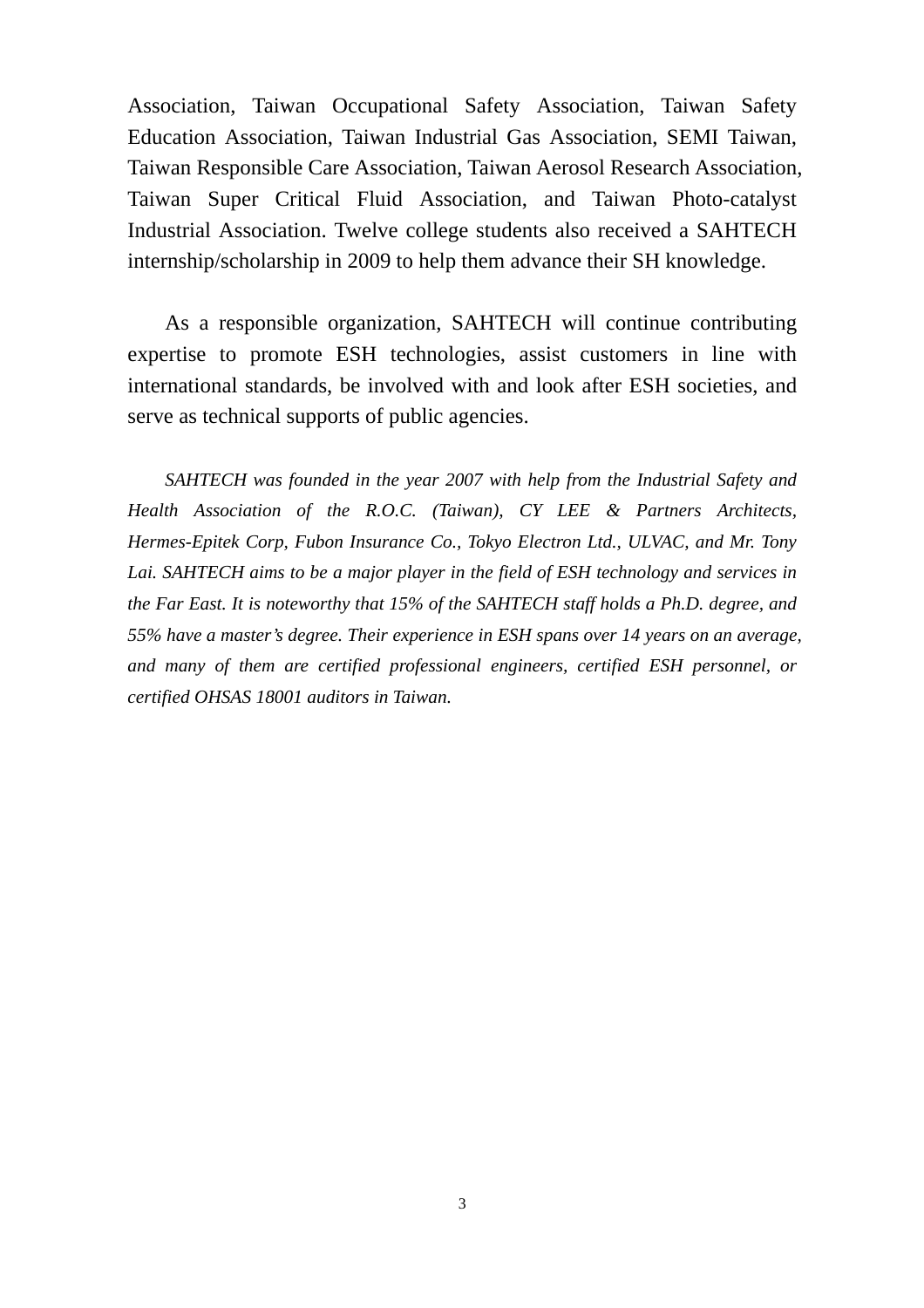# **Photo Gallery**



**2009.09 President Yu signing a cooperation agreement with General Director Chang of the Sustainable Environment Research Center of National Cheng Kung University** 



**2009.08 National Chemical Substance Register Office (SAHTECH South Branch)** 



**2009.10 EU Process Safety Seminar cosponsored by Swiss Safety Institute** 



**2009.02 APEC Singapore 2009 - Chemical Dialogue meeting; Dr. Li (L) and Director Fu (Council of Labor Affairs)**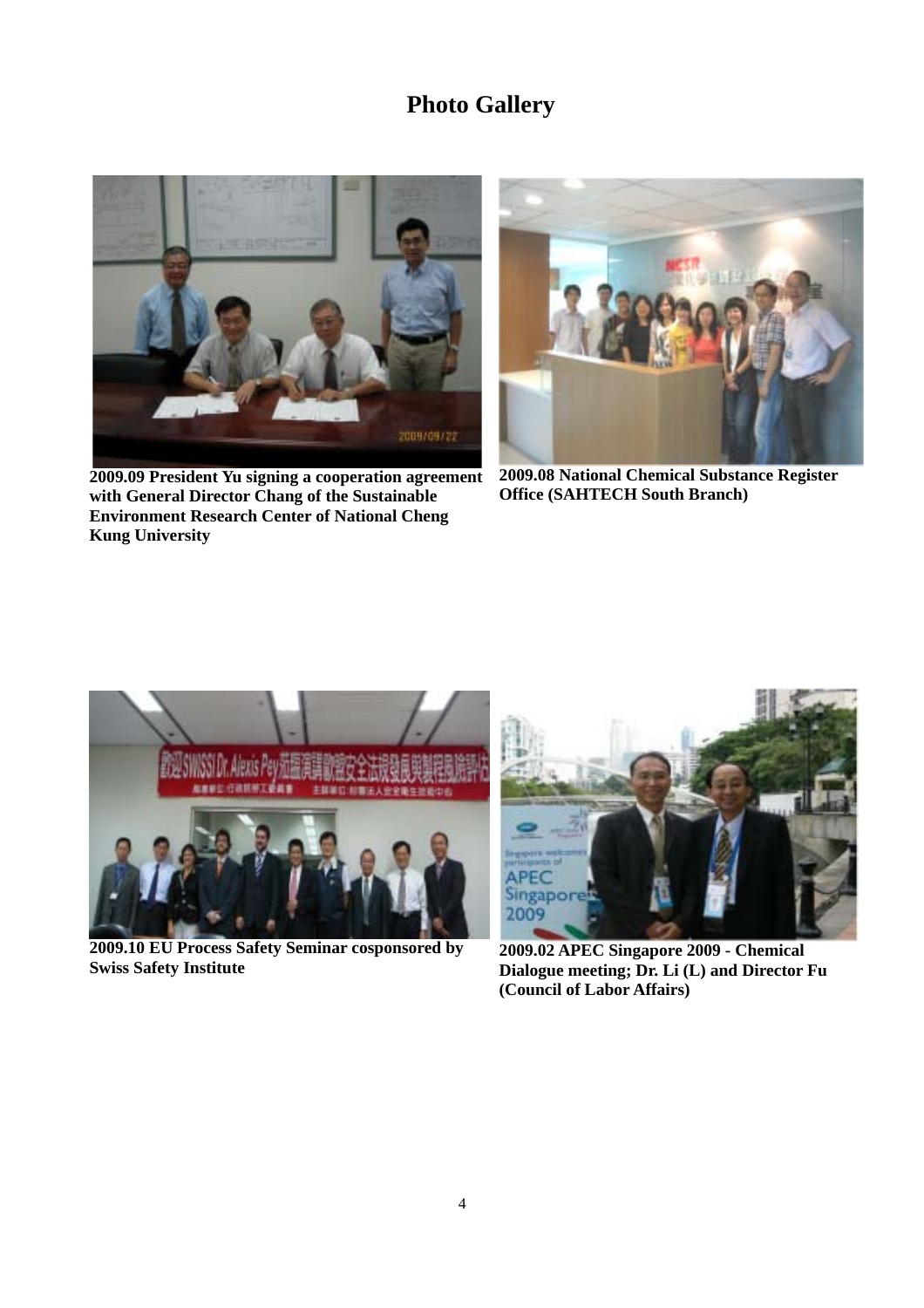

**2009.07 APEC Singapore 2009 - 2nd Chemical Dialogue meeting; from left: Section Chief Chang (Council of Labor Affairs), Ms. Norton (US), Chairman Yu (SAHTECH), Senior Specialist Lan (Industrial Development Bureau), and Chairman Chen (Taiwan Chemical Industrial Association)** 



**2009.03 CHEMCON ASIA 2009 Kuala Lumpur (Dr. Li, L 2)** 



**2009.09 Workshop on Existing Chemical Substance Nomination** 



**2009.09 Mechanical safety training course, conducted by experts from the Japan Technology Institute of Industrial Safety**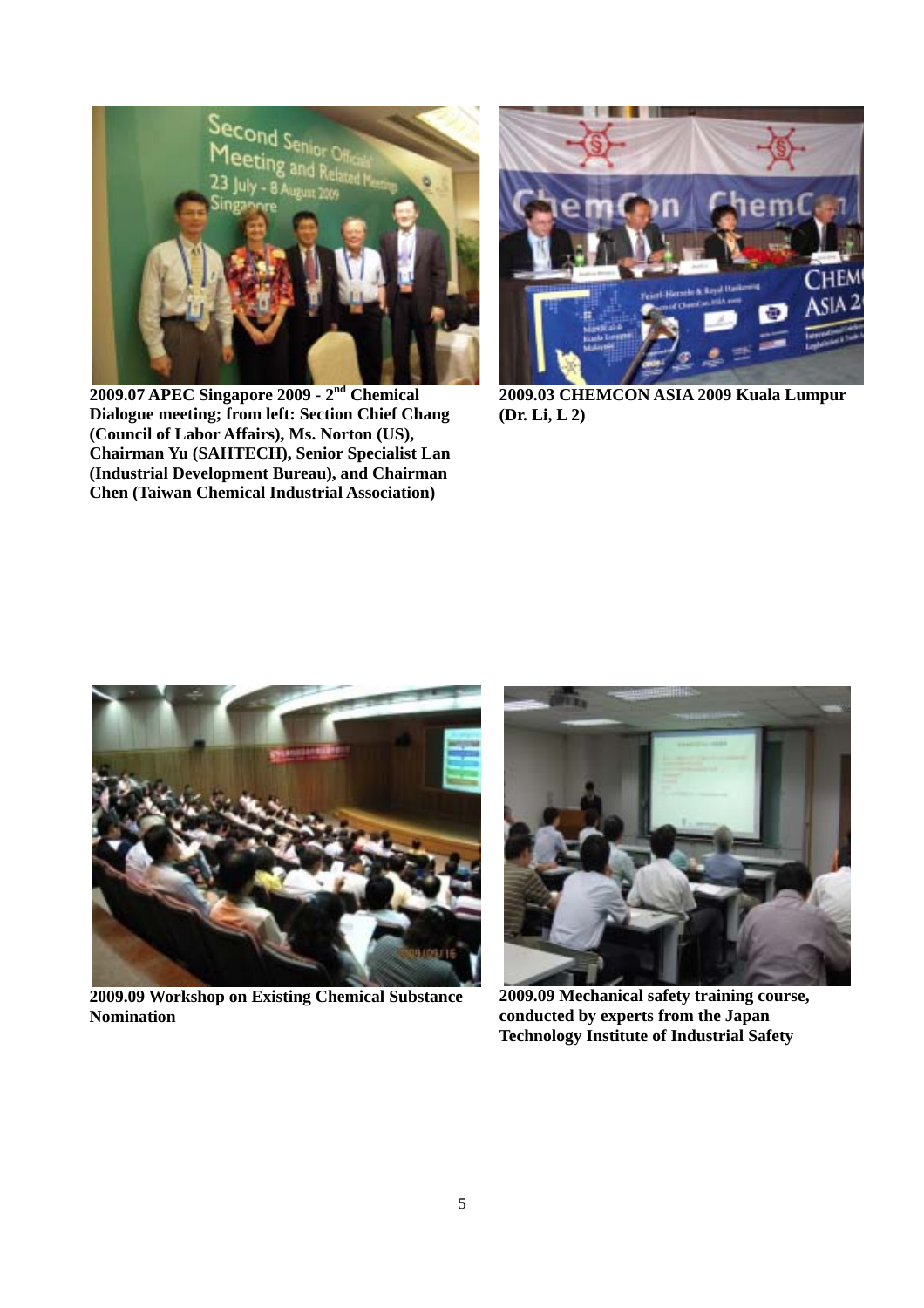

**2009.07 WSO 2008 International Office of The Year (SAHTECH is the Taiwan Office of the World Safety Organization)** 



**2009.12 ISO/IEC Guide 65 for Product Certification Work of Explosion-proof Electrical Equipments** 



**2009.09 Training course on explosion-proof electrical equipments; from left: Director Su, Vice President Huang, Pollock (VP of UL), Mr. Yang (Specialist of Council of Labor Affairs), Mr. Song (AVP of UL Taiwan), Dr. Lai (ITRI)** 



**2009.07 President Yu presented a gratitude certificate to the director of China Steel Corporation, Taiwan, in a field training course for Dandelion SH professionals**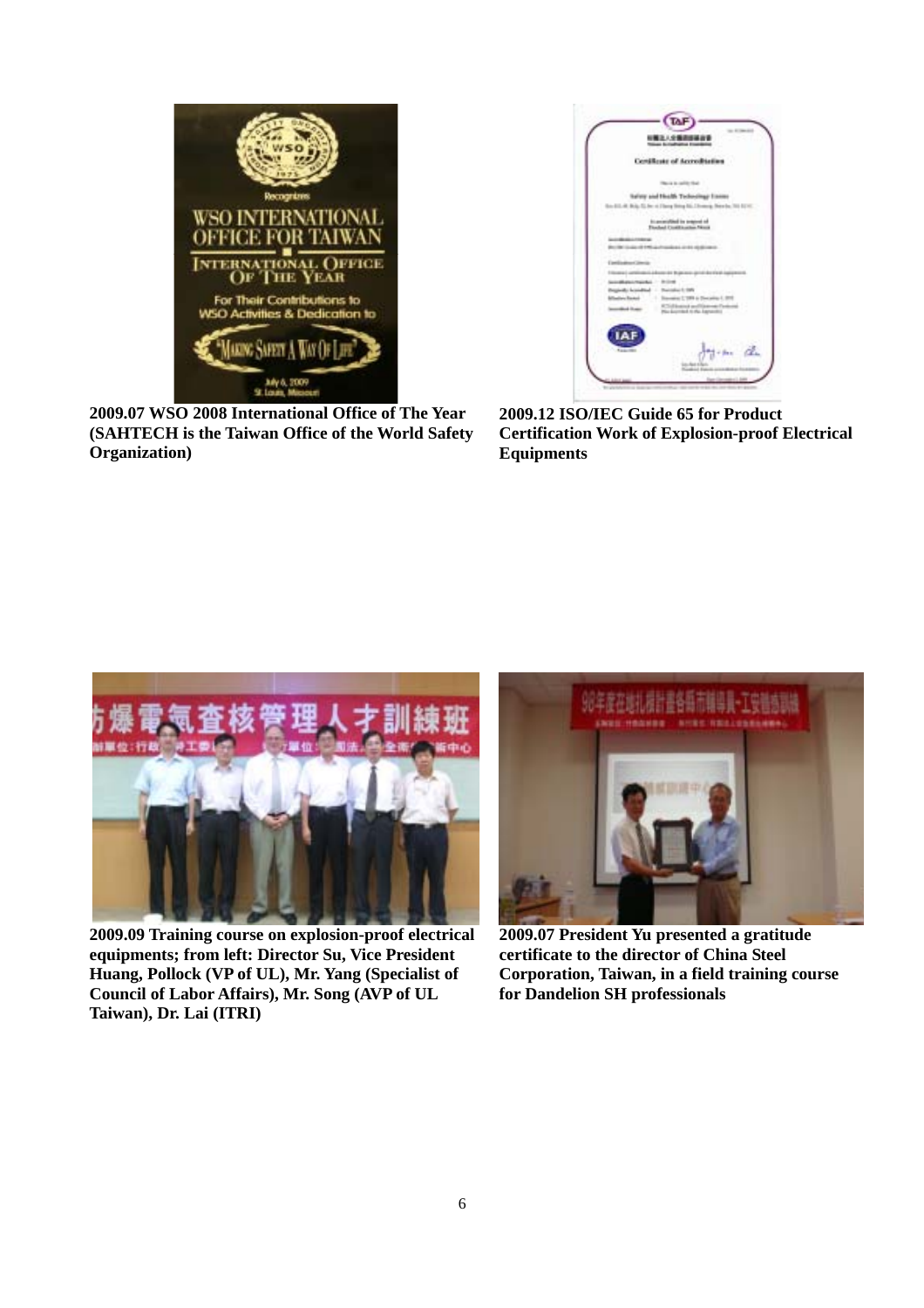

**2009.06 SAHTECH team conducted the Taiwan Occupational Safety and Health Management System (TOSHMS) assessment on the Exploration and Production Business Division of China Petroleum Corporation, Taiwan** 



**2009.07 TOSHMS Award Presentation Ceremony- Headquarter of China Petroleum Corporation (CPC), Taiwan (SAHTECH Client). SAHTECH Chairman Yu (R 3), CLA Director Fu (R 4), CPC President (M), General Director of Bureau of Standards, Metrology and Inspection of Ministry of Economic Affairs (MOEA) (L 4), Minister of MOEA (L 3)** 



**2009.05 Director Lin teaching in a training course for Dandelion Project, a safety and health capacity-building project for small business enterprises** 



**2009.07 SAHTECH family day - Alishan tour**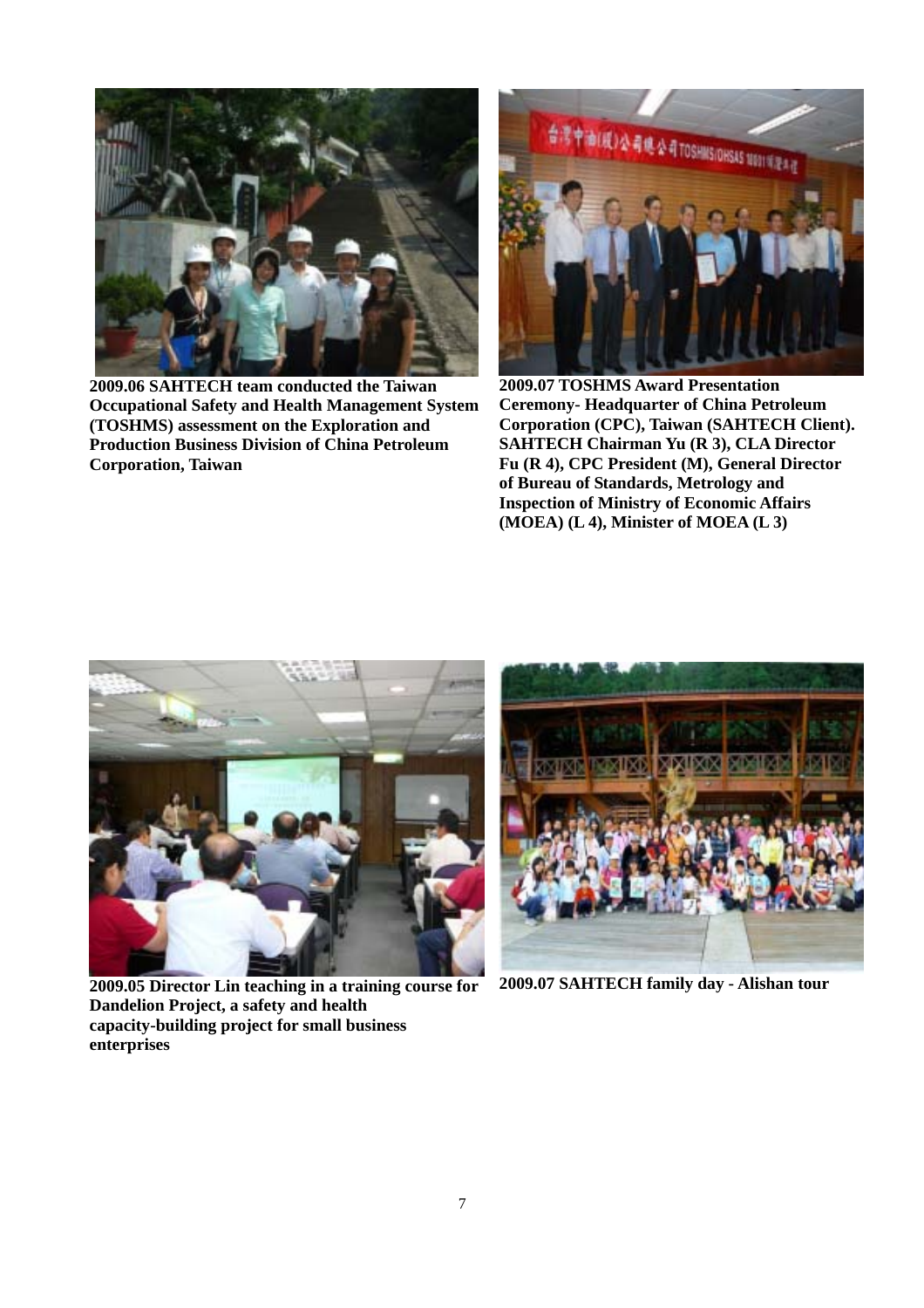## **Summary of 2009 Hazard Communication and Chemical Management Enhancement Plan in Factories and Workplaces**

This project aims to improve safe chemical use in workplace, raising awareness about the same, and worker's safety and health.

This project consists of 10 tasks in the following two core mandates:

- 1. To plan chemical management schemes for improvement in workplaces;
- 2. To facilitate chemical management and hazard communication.

This project has delivered the following tasks:

- (1). Participated in two APEC Chemical Dialogue meetings in Singapore and two international conferences, the 2009 ChemCon Conference in Malaysia and ICCM 2 in Geneva.
- (2). Collected and analyzed latest chemical management advocacy programs at international organizations including ILO, OECD, UN SAICM, and APEC. Gap analysis will be conducted against Taiwan's chemical management system.
- (3). Developed the existing chemical substance nomination guidance and nomination tools. Two seminars were held this June to communicate with industry stakeholders.
- (4). Compiled 300 GHS classifications of chemical substances and 300 MSDSs compliant to GHS.
- (5). Established a "Chemical Purchasing Guideline" for industries' application.
- (6). Conducted 20 GHS seminars in cooperation with trade associations and units with more than 1,800 participants in attendance.
- (7). Published four issues of the e-newsletter in order to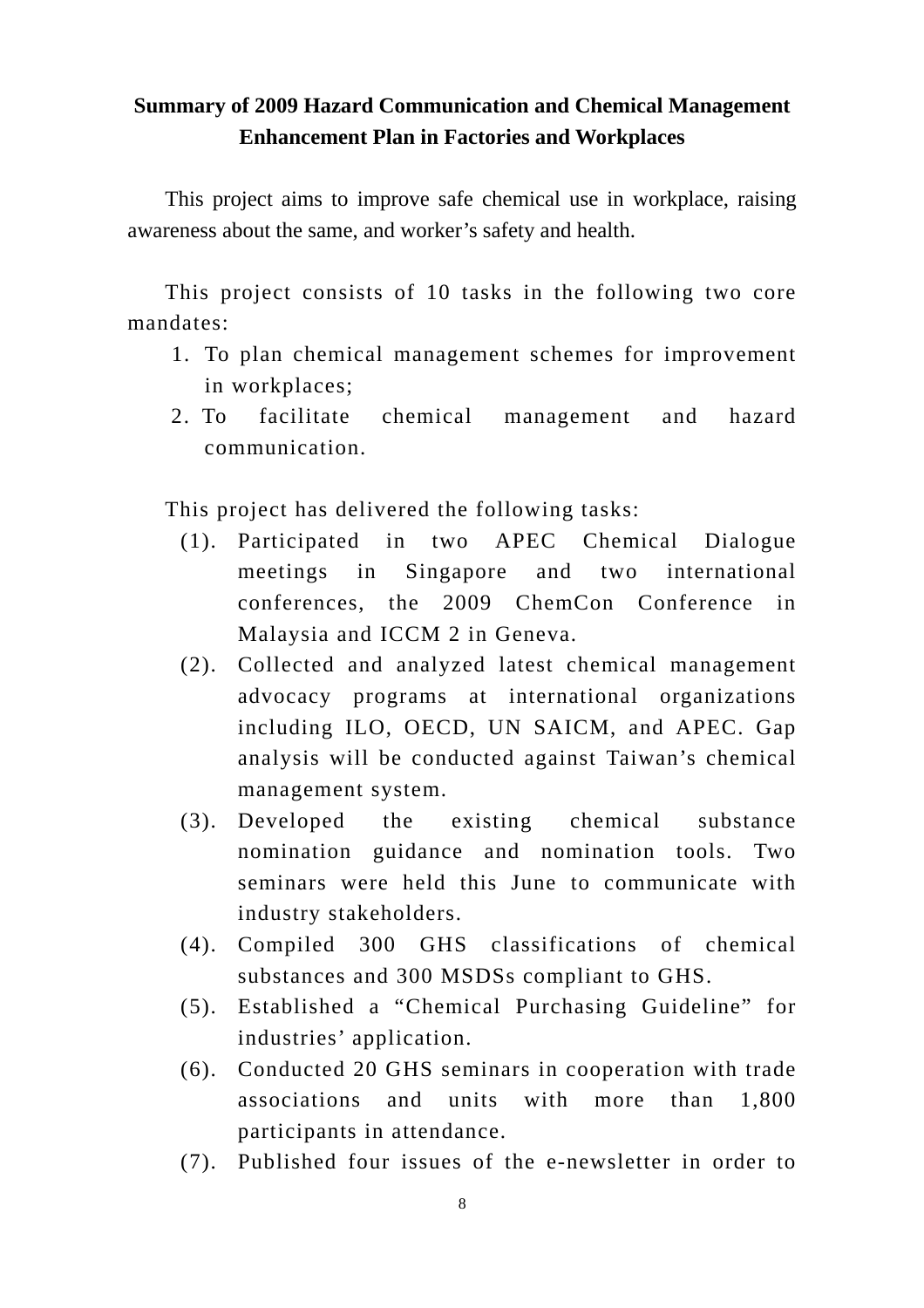update the latest regulatory information and international implementation status. Each issue was dispatched to 20,000 dedicated recipients. There are more than 26,000 membership registrations on the official GHS Introduction Website, which has risen from 20,000 members in 2008.

- (8). APEC Secretariat approved the GHS Clearinghouse Project coordinated by Chinese Taipei to compile GHS labelling elements in different languages. The progress update was presented during the July SOM II Chemical Dialogue meeting in Singapore. This website will be open to public by the end of this year (2009).
- (9). A website and tool for national chemical substance nomination was developed in this project and transferred to another interagency cooperation project "National Existing Chemical Substance Nomination Program" in operation.
- (10). The deadline for Stage One of GHS implementation was December  $31<sup>st</sup>$ , 2009. This project assisted industries in complying with the new hazard communication regulation, particularly the GHS classification, MSDS, and labeling.

It is recommended that the awareness raising and advanced training program be continued in order to enhance hazard communication in the workplace. A significant increase in compliance was found in several surveys; however, individual supplies need to be encouraged to assist downstream chemical users with safe chemical information, i.e., labelling, MSDS, and on-site education program.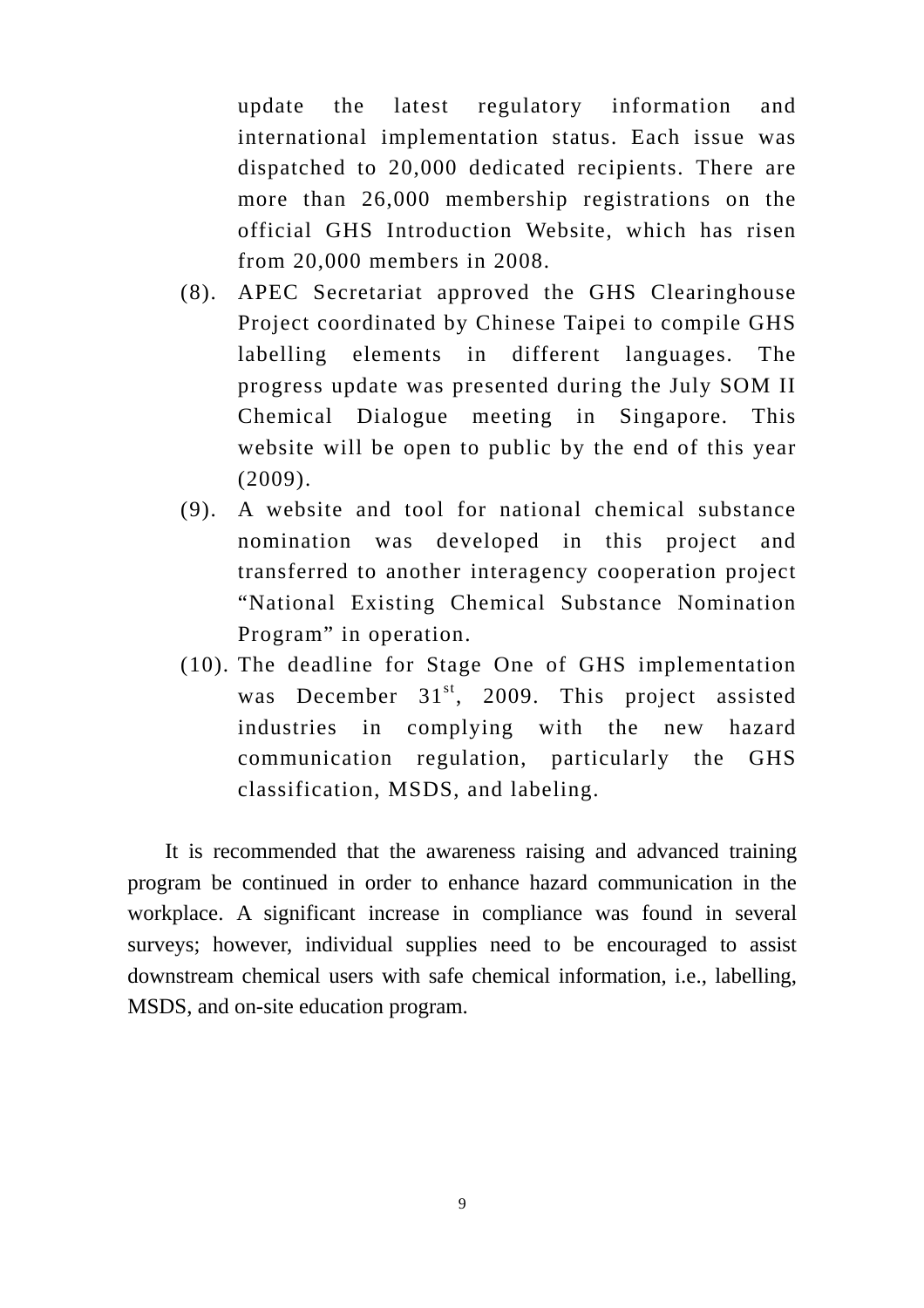## **Summary of 2009 Pesticide/Insecticide Classification and Labelling Management Plan**

The Globally Harmonized System of Classification and Labelling of Chemicals (GHS) is becoming a world-wide basis of chemical hazard classifications and labelling, including pesticide/insecticide domains. GHS implementation is beneficial to sound chemical management and safety information distribution throughout the lifecycle of pesticide/insecticide including transport, manufacturing, retailing, storage, use, and disposal.

The "2008 Pesticide/Insecticide Classification and Labelling Management Plan based on the GHS" (this Project) aimed to deliver the following works:

- 1. To collect international information of classification and labellling of pesticide/insecticide align with GHS;
- 2. To hold two GHS training seminars;
- 3. To provide phone, fax, and web-based consultation to industries;
- 4. To prepare at least 150 items of pesticide safety information;
- 5. To update the pesticide GHS official website.

This Project accomplished the gathering of information on the FAO, the EU, and the USA, regarding the latest development on pesticide management; held two GHS training seminars with 117 participants from 90 companies/industries; completed the GHS website upgrade; and collected 320 kinds of pesticide safety information.

In addition, this Project also delivered a GHS training software as a tool for assisting companies/industries in the implementation of GHS in the near future. Additionally, latest news and technical assistance are provided to the targeted audiences through the GHS website. The objectives of this Project are achieved with all these efforts allocated to future GHS implementation.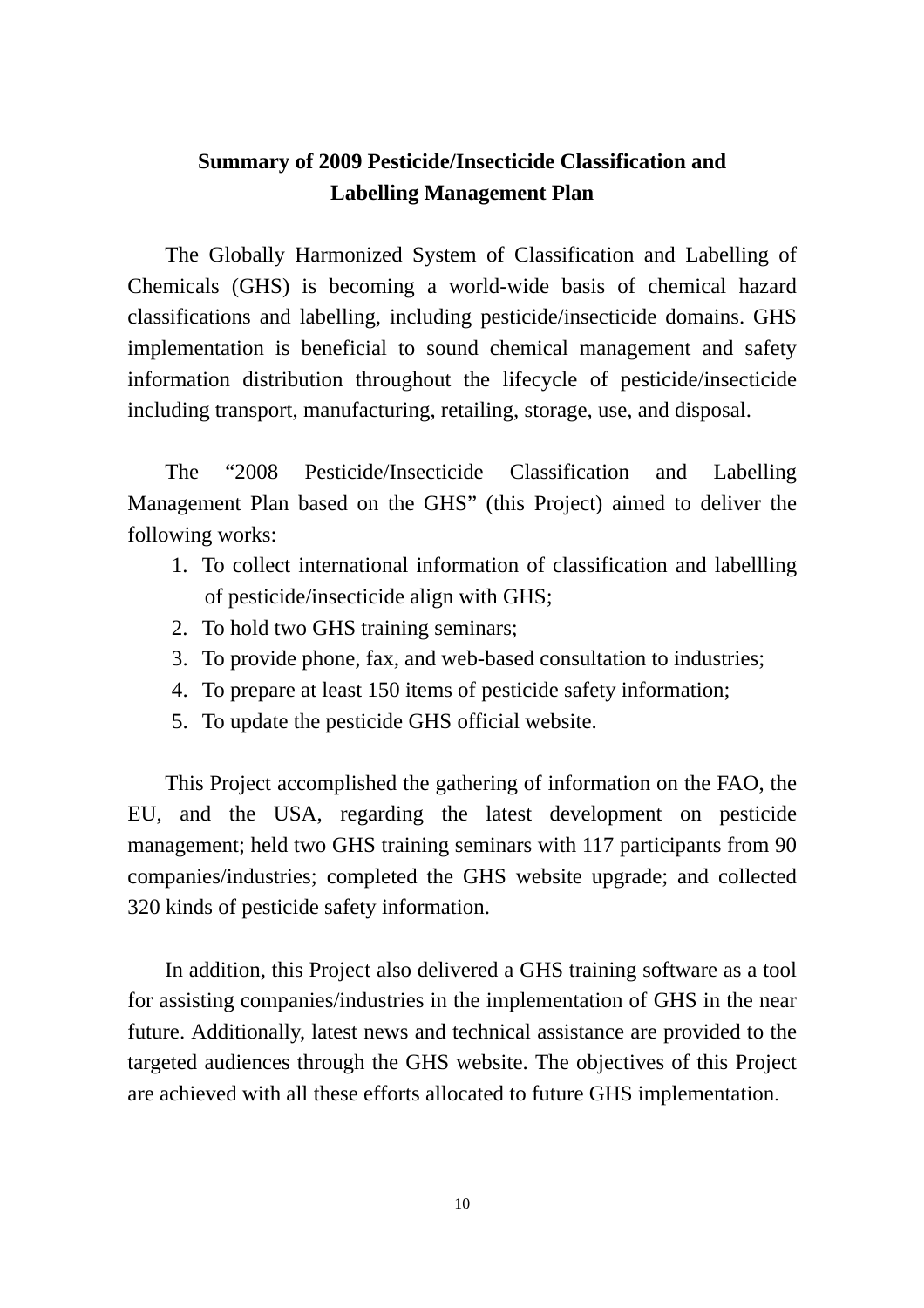## **Summary of the National Chemical Substance Registration and Management Project**

Based on the Interagency Action Plan arranged by the Executive Yaun, "National Chemical Substance Register and Information Application" (referred to as the Action Plan), this project delivered the national chemical substance registry and safety assessment programs. The goals served to reduce costs, avoid repeated efforts, and ensure that our chemical substance management complies with international standard.

This project aimed to fulfill the following objectives:

- 1. To establish the "National Existing Chemical Substance Inventory";
- 2. To establish a chemical hazard identification/assessment database;
- 3. To map out a platform of hazardous substance registry and capacity building.

This project set up the National Chemical Substance Register Office responsible for handling the nomination of existing chemical substances. Related archive rooms and server system have been up and running. Furthermore, the revision of the chemical substance nomination tool and a dedicated website "Existing Chemical Substance Inventory" information platform were furnished. In conjunction with the release of "Direction of Existing Chemical Substance Nomination" from the Council of Labor Affairs (CLA) as entering a full-scale operation, three workshops were held in September focusing on the introduction of nomination procedure, related matters, and Q&A. There were more than 800 participants attending these workshops who provided positive feedback.

In terms of chemical substance and hazard identification/assessment database establishment, the project has delivered the labelling and MSDS of 100 chemical substances in accordance with the GHS standards. In the plan of platform set-up of hazardous substance registry and technical capacity, a format was proposed based on the inputs of interagency cooperation. This format was designed by taking into account the systems of many leading countries (e.g., Japan, USA, and EU), and combined with the Taiwan EPA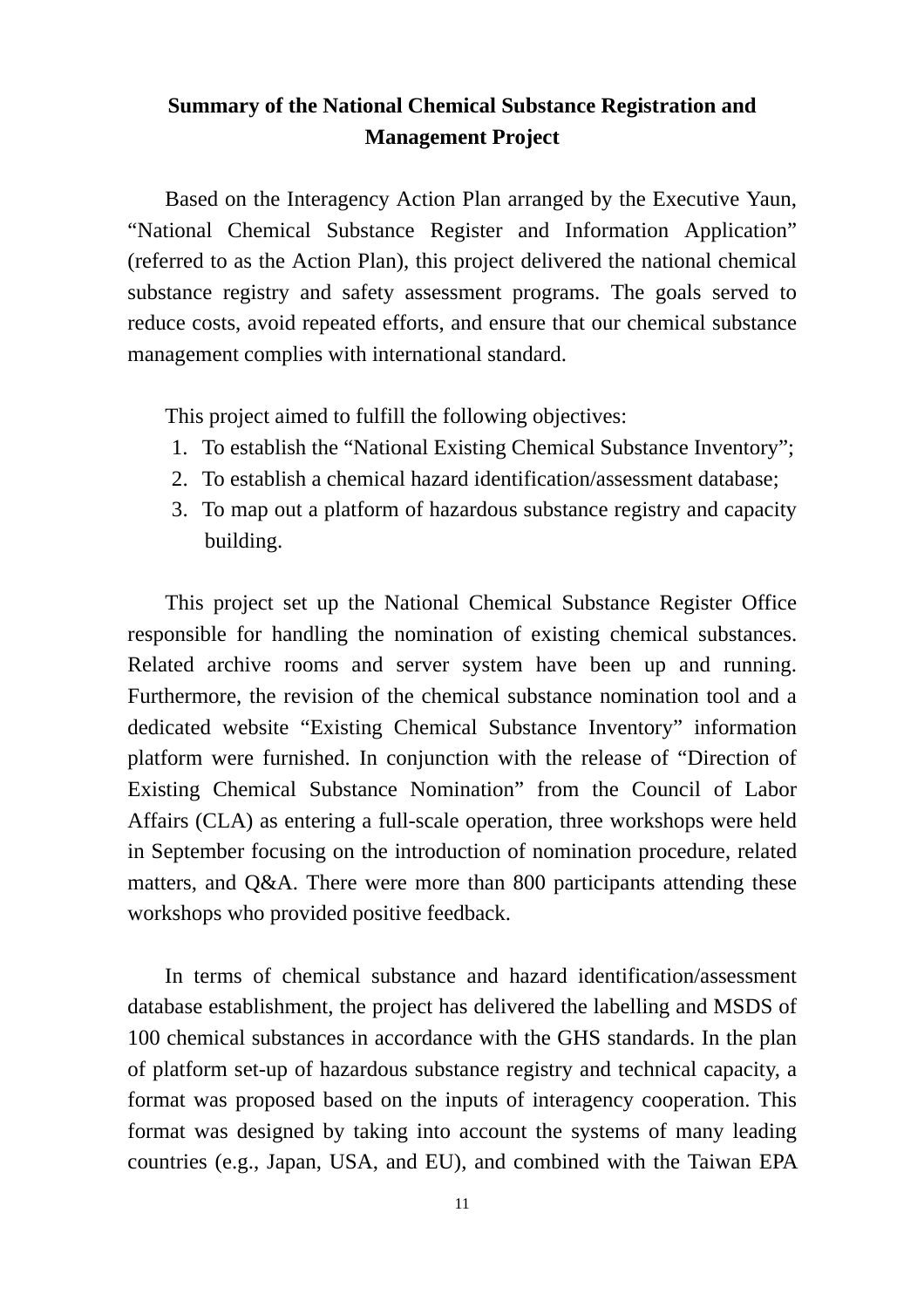and the Council of Agriculture's current chemical register schemes.

Base on the goals of the UN SAICM, a policy framework to promote chemical safety around the world is essential to complete the national infrastructure of new chemical substance notification schemes, national existing chemical substance inventory, testing agendas/capacities, and assessment tools. It is suggested that the establishment of existing chemical substance inventory and the guidance documents for the development of new chemical substance notification scheme shall take place in the following years.

 For the purposes of improving Taiwan's chemical management system, connecting with developed leading countries and international treaties, participating in international activities on safe chemical use, and improving workplace safety and international image, it is equally essential to cooperate with other leading countries/international organizations and to integrate information for developing new chemical substance notification schemes and testing methods/capacities.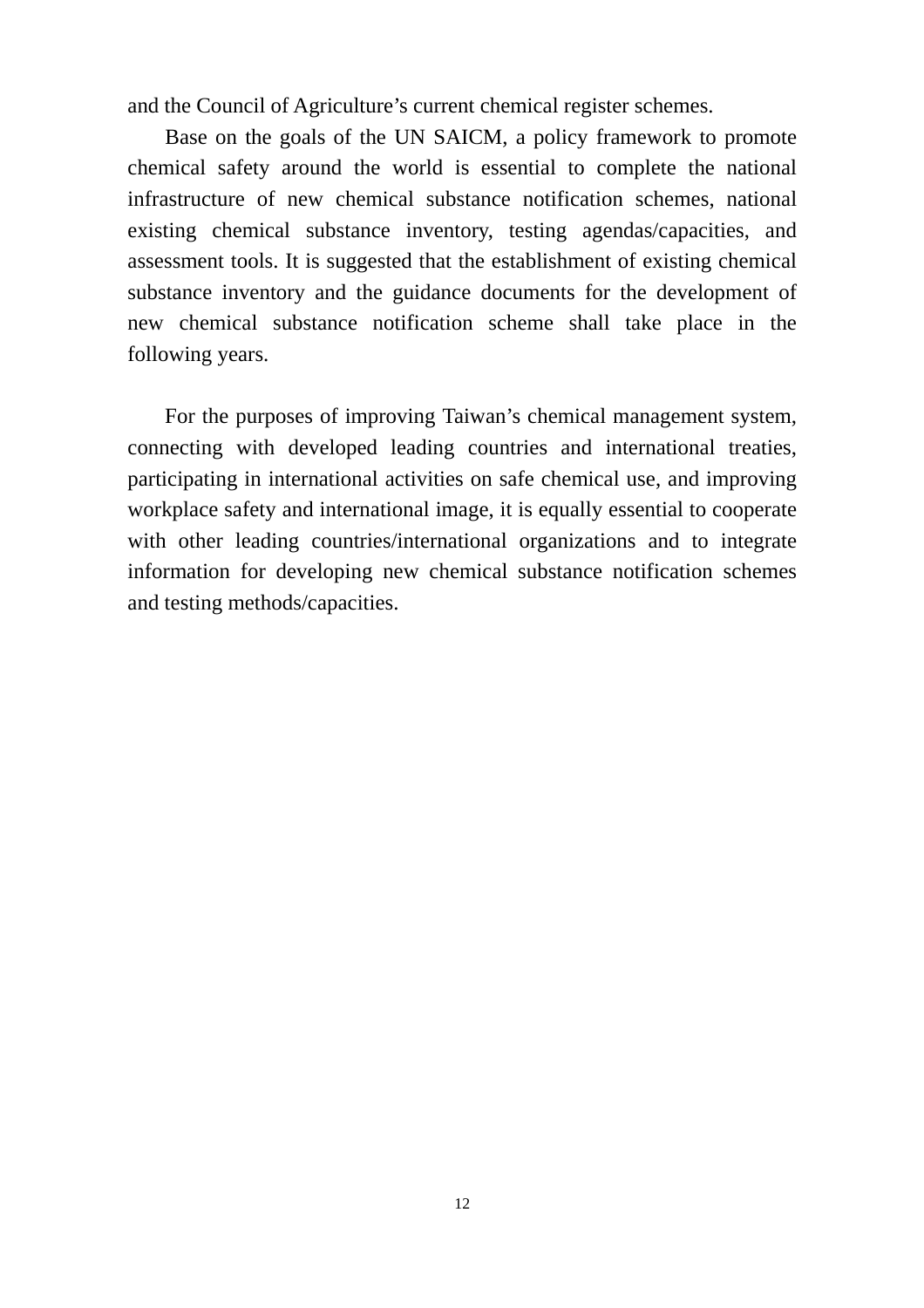# **Summary of the Strategy Counseling and Promotion for Responding to EU New Chemical Management Regulation REACH**

In order to respond to the implementation of the EU REACH regulation, and to ensure domestic competitiveness in the EU while maintaining environment sustainability and human health, this project had the following aims:

- 1. Provide the latest news and technology information of ECHA to Taiwan industries to be in line with REACH regulation.
- 2. Supply counseling services regarding registration and SVHC notification pursuant to REACH regulation to Taiwan industries to ease the impact.

This project delivered the following:

- (1). Held 2 seminars addressing REACH regulations and 2 round-table meetings in cooperation with TCIA.
- (2). Completed surveys of testing capacity and services for only representatives under REACH in Taiwan and supplied available information to industries.
- (3). Completed four issues of quarterly newsletters and seven presentations of REACH's latest news briefings.
- (4). Completed the technical tool for REACH information and technical guidelines.
- (5). Completed three services of factory counseling regarding obligations for registration, notification, and SVHC screening according to the REACH system.
- (6). Completed a preliminary impact investigation caused by EU REACH on Taiwan's chemical export business.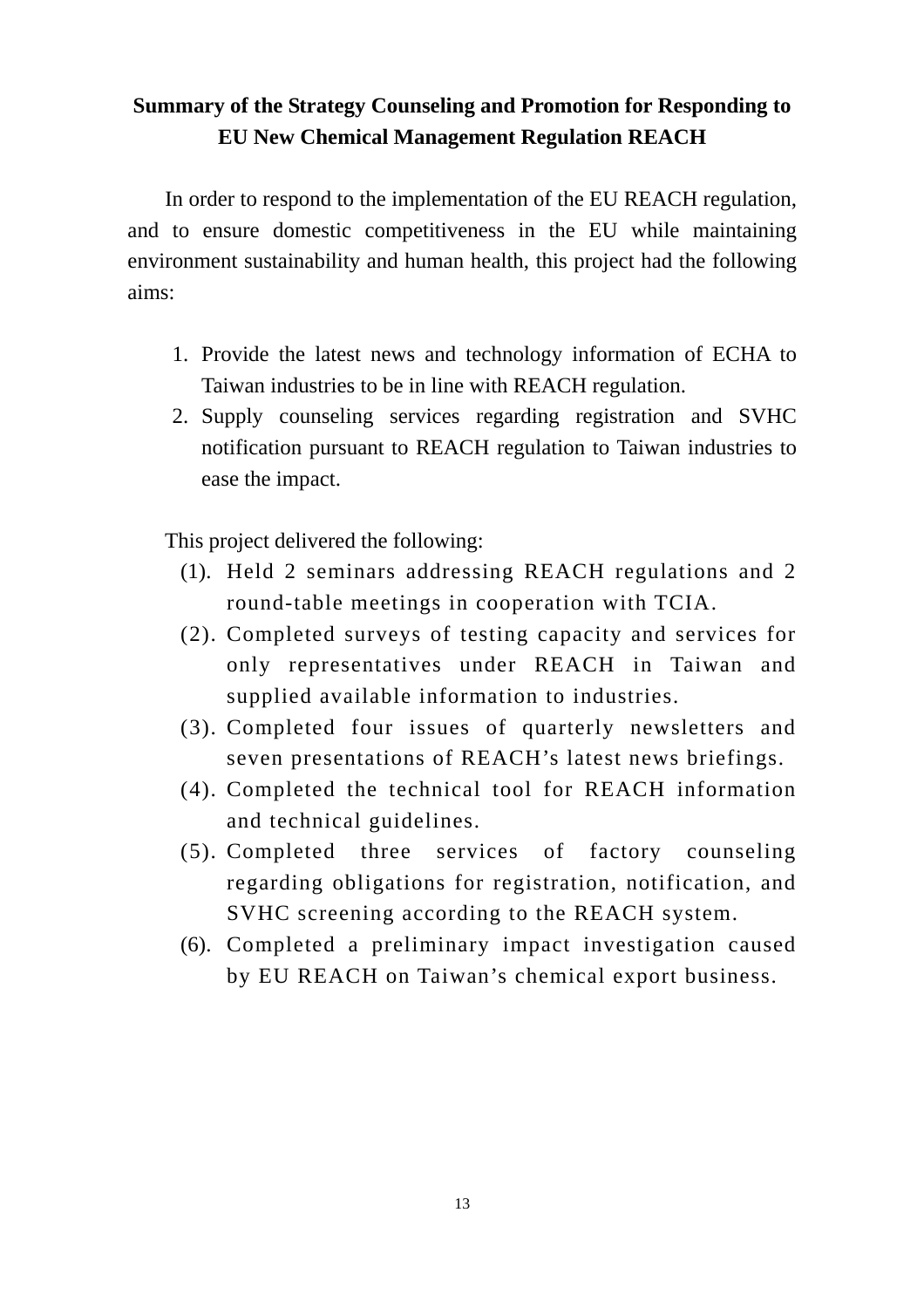## **Summary of Technical Aids for the SBE Safety and Health Capacity-building Project**

Small business enterprises (SBEs), which have less than 50 workers, are usually less cared for by the government, despite the fact that they constitute 84% of Taiwan's total enterprises in terms of number. SBEs in Taiwan are very dynamic and locally rooted, as they employ a large part of labor workforce and make a considerable contribution to social stability. However, due to lack of safety and health (SH) capacity, the SBEs also have higher SH injury rate (IR) as compared to medium size and large enterprises. Recent statistics indicate that the IR of SBEs has decreased insignificantly, whereas the IR of the others has improved dramatically.

This SH capacity-building project, a.k.a. Dandelion Project, aims at improving SH awareness and capacity of SBEs. One part of this project is to arrange supports from the CLA for county governments to hire official SH professionals and to organize basic SH service teams to disseminate SH information and provide necessary consultation. The other part (this supporting sub-project) provides service tools, training, and technical assistance to facilitate the service of the county SH professionals and their teams. This sub-project has multi-discipline professionals to provide comprehensive technical supports, and it also serves as a quality control office as well as a basic SH service team for those counties without official SH professionals.

In 2009, 470 service team members visited 15,000 SBEs, where 95% of SBEs had less than 50 workers and 87% had less than 30 workers. Among these, manufacturing-related sectors and construction sector constitute 84% and 16%, respectively. Moreover, 4,800 SBEs received technical assistance in two more instances, and 130 SBEs received additional engineering-control assistance. Partial financial support was received by 224 SBEs for SH improvement of machinery, equipments, and installations, and the government funding amounted to around NTD 4 million, which is approximately 45% of the total improvement budget. Hundred factories in the sectors of resin, form, and synthetic leather also received basic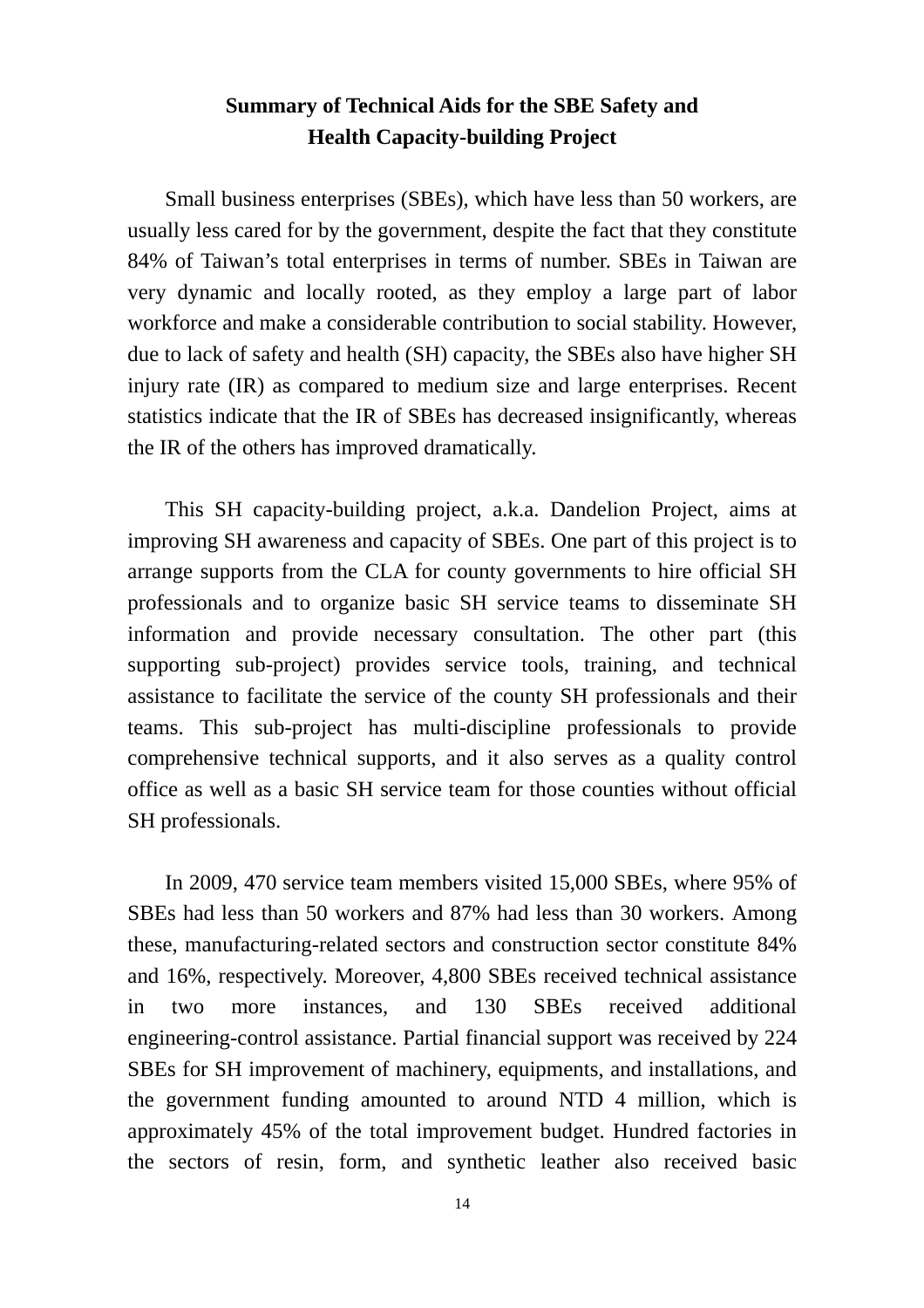occupational SH service. Further, 200,000 copies of SH placards and guides were delivered. Around 20,800 pieces of further recommendations were provided to those 4,800 SBEs who received additional technical assistance. The implementation rate of recommendations was about 84% or 3.7 items per factory. However, the completion rate of industrial hygiene, health promotion, and management system was less than 70% or 3.2 items per factory.

Preliminary statistics indicated that the IR of the visited SBEs in 2008 was reduced by 10% and 17% in 2008 and 2009, respectively, as compared to 2007. The IR of the SBEs, which received additional assistance in 2008, was reduced by 11% and 27% in 2008 and 2009, respectively, as compared to 2007. For those SBEs visited in 2009, 11% reduction in IR was found as compared to 2008. Moreover, the IR of the SBEs, which received additional assistance in 2009, was reduced by 19% as compared to 2008. According to a survey, the SBE expressed a degree 4.66 satisfaction (on a 1–5 scale survey) regarding the implementation of this Dandelion service. Most SBEs wish to continue receiving assistance, including training, subsidization on SH hardware improvement, and experience-sharing seminars.

Approximately 800,000 SBE workers were covered by this Dandelion project from 2007 to 2009. Workers of 36,000 SBEs, which account for about 45% of the SBE workforce consisting of less than 50 workers, abide by the SH Act. In addition, sufficient training to upgrade the capacity of local service teams is a key factor driving this project to success. Data also indicates that focusing on the prevention of mechanical cutting and rolling, electrical shock, falling could be the major tasks in the following year. Assistance in engineering control for industrial hygiene risk factors, establishment of simple SH management system, and further cooperation with the service team of occupational health promotion are the present requirements.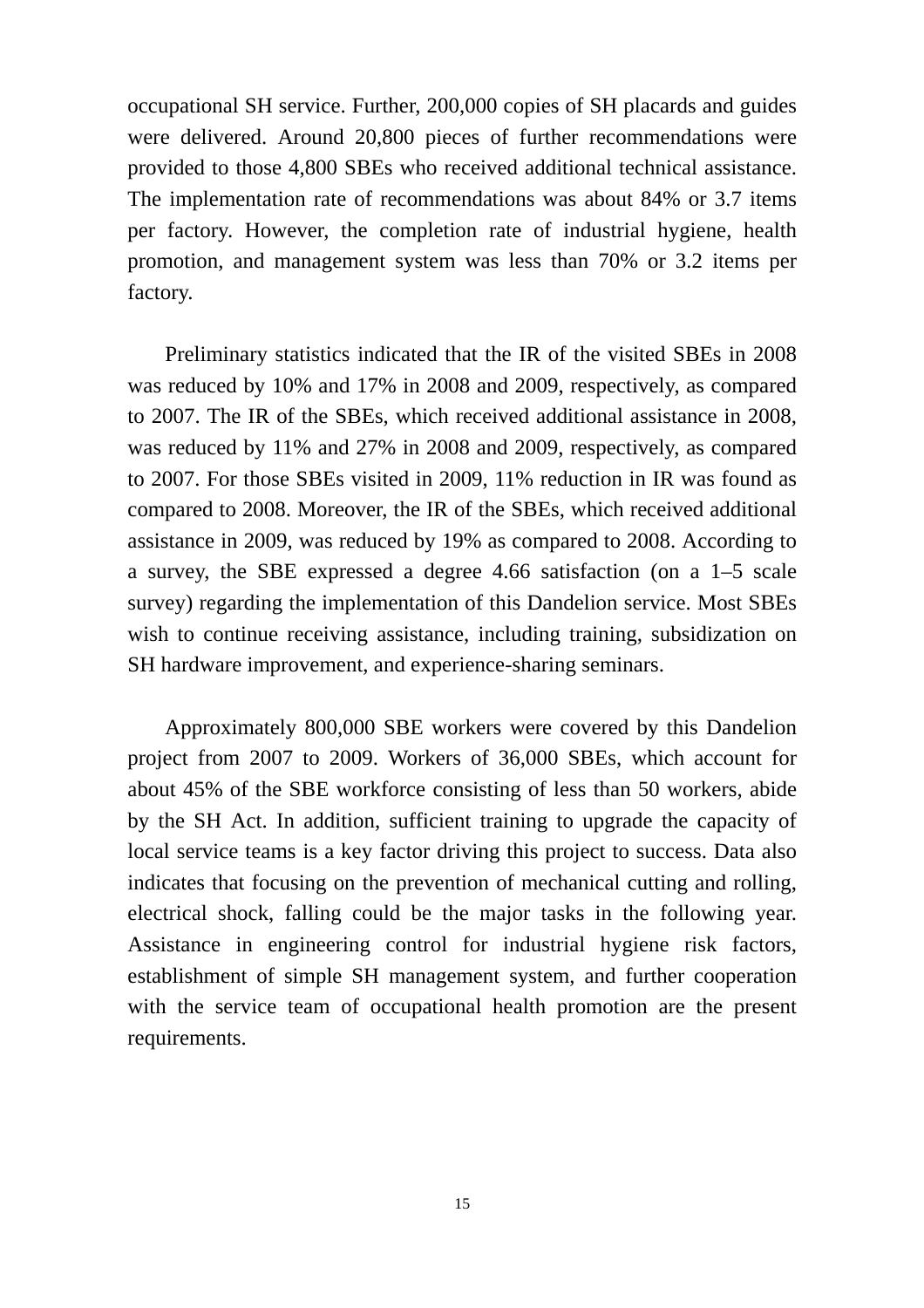## **Summary of Quality Control for the Authorized Inspection Agencies of Dangerous Machinery and Equipment**

The project assisted the Council of Labor Affairs (CLA) in effectively controlling the quality of three authorized inspection agencies (AIA) inspecting dangerous machinery and equipment (DME). The major tasks were as follows:

- 1. Managed and upgraded the inspection information management system (IIMS) of DME.
- 2. Monitored the inspection practice and quality of AIA.
- 3. Amended inspection technical documents for DME.
- 4. Held DME-related seminars and on-job trainings for AIA inspectors.
- 5. Reviewed inspection fees, accounting, and general affairs of AIA.

The quality of AIA was improved by 36%, as compared to the deviations of inspection in 2008. The average satisfaction rate of seminars and trainings was around 90%. Results of this project are as follows:

- (1). Managed and upgraded DME Inspection Information Management System (IIMS).
	- a. Managed and upgraded the web-based version of IIMS, inspection statistical analysis system, inspection result system, and inspection data backup system.
	- b. Provided six training courses to the authorized DME inspectors and system administrators.
	- c. Handled other emerging DME-related information system issues for three AIAs and three regional labor inspection offices (RLIO).
- (2). Monitored the inspection practice and quality of AIA.
	- a. Monitored the on-site inspection quality of AIA at 132 sites.
	- b. Handled AIA internal control audit 12 times.
	- c. Monitored on-site the production quality of dangerous equipments in 24 manufacture factories. Results indicated that the quality has improved as compared to 2007. However, the